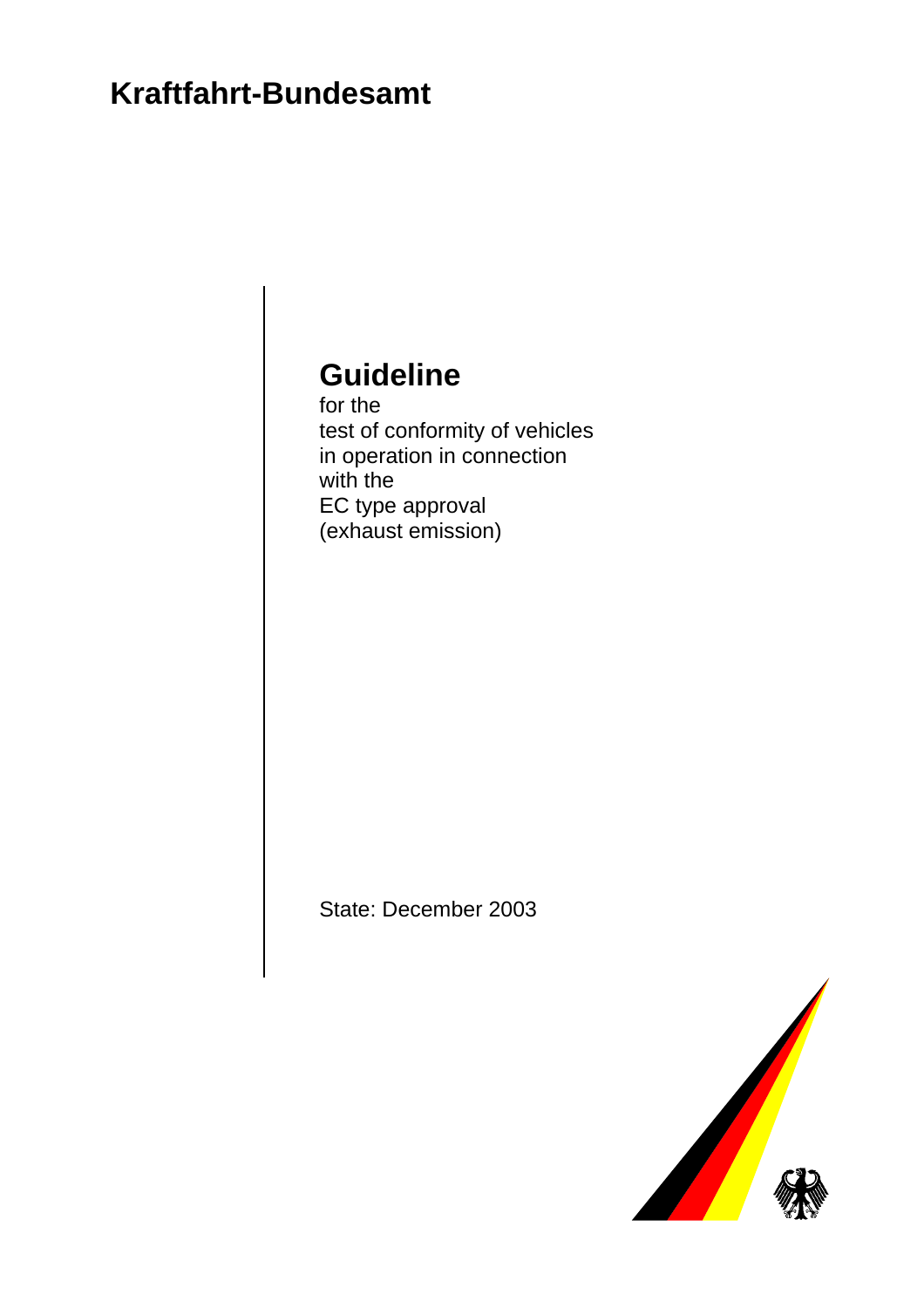Page Guide for the test of conformity of vehicles in operation in connection with the EC type approval 3 - 15 (exhaust pollutant)

#### **Publication:**

Kraftfahrt-Bundesamt 24932 Flensburg Germany

Phone: +49 (4 61) 3 16 0 Fax: +49 (4 61) 3 16 17 41 E-Mail: abt-technik@kba.de

#### **Distribution:**

Kraftfahrt-Bundesamt 24932 Flensburg Germany

Phone: +49 (4 61) 3 16 0 Fax: +49 (4 61) 3 14 17 31 E-Mail: redaktion@kba.de Internet: www.kba.de

Published in January 2004 State: December 2003

All rights reserved. Duplication and dissemination of this publication, even in parts or in digital form, is permitted provided the - Kraftfahrt-Bundesamt - Federal Bureau of Motor Vehicles and Drivers - is acknowledged as source. This applies also if contents of this publication are disseminated which are not obtained directly.

In addition the person disseminating the information must ensure that the contents correspond in quality and topicality to that information which is available directly from the Kraftfahrt-Bundesamt at that time.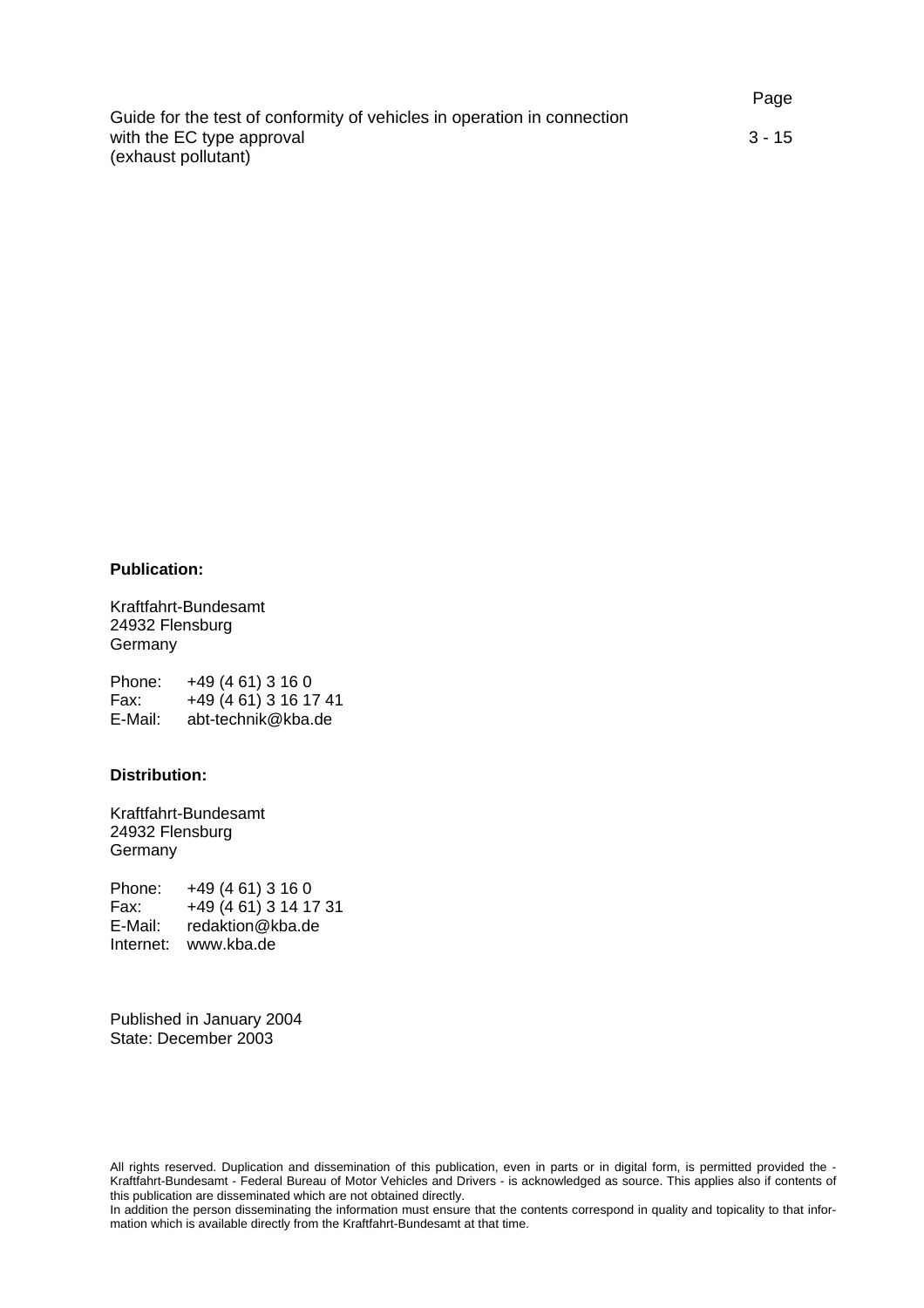

# Inhaltsverzeichnis

|   |       | Seite |
|---|-------|-------|
| 1 |       |       |
| 2 |       |       |
| 3 |       |       |
| 4 |       |       |
| 5 |       |       |
|   | 5.1   |       |
|   | 5.1.1 |       |
|   | 5.1.2 |       |
|   |       |       |
|   |       |       |
|   |       |       |
|   |       |       |
|   | 5.1.3 |       |
|   | 5.1.4 |       |
|   |       |       |
|   |       |       |
|   |       |       |
|   |       |       |
|   | 5.2   |       |
|   | 5.2.1 |       |
|   | 5.2.2 |       |
|   | 5.2.3 |       |
|   |       |       |
|   |       |       |
|   |       |       |
| 6 |       |       |
| 7 |       |       |
| 8 |       |       |
| 9 |       |       |

Annexes:

| Annex |
|-------|
|-------|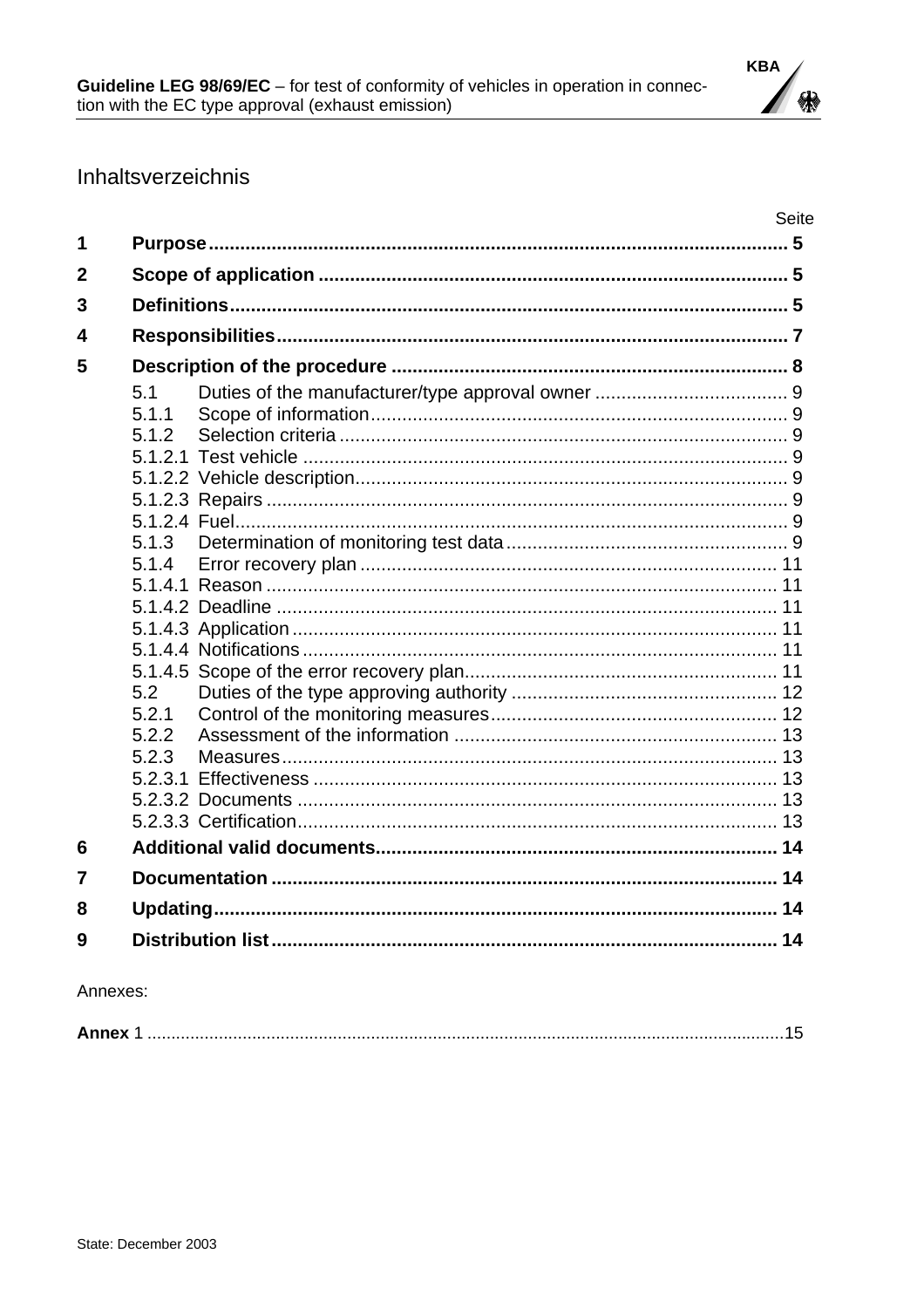

# <span id="page-3-0"></span>**1 Purpose**

Directive 70/220/EEC in its valid version regulates tasks and responsibilities in connection with the test of conformity of vehicles in operation for the type approving authority as well as for the type approval owners.

The guideline does not restrict the possibilities and necessities for action determined by the directive.

It is the objective of this guideline – in the following referred to as GL-, to describe the execution of the conformity check of vehicles in operation that way, that comprehensible sequences and thus calculable decisions are guaranteed in the realization of the procedure.

# **2 Scope of application**

The scope of application of this GL is restricted to the type approvals granted by the German Federal Bureau of Motor Vehicles according to Directive 70/220/EEC in its valid version.

# **3 Definitions**

#### **Information provided by the manufacturer:**

The information provided by the manufacturer includes:

- Relevant monitoring data, which were determined in compliance with the applicable requirements and test procedures, as well as relevant details on each checked vehicle, for example status of the vehicle, way of use so far, maintenance condition and other decisive factors (see Annex 1);
- - relevant information about maintenance and repair measures;
- - other appropriate inspections and observations, which the manufacturer recorded, including in particular records of the OBD system.

# **Relevant monitoring test data**

As long as there is no (other) reproducible test procedure, by means of which a continuous data determination over the whole period to be considered is guaranteed, the relevant monitoring test data are determined by checks according to type I according to the directive.

For these tests, a procedure is applied, which fulfills the statistical criteria according to Enclosure 4 of Annex I of the directive.

#### **Geographical market penetration:**

The information provided by the manufacturer and the relevant monitoring test data must ensure, that conformity of the vehicles in operation is guaranteed related to geographical market penetration.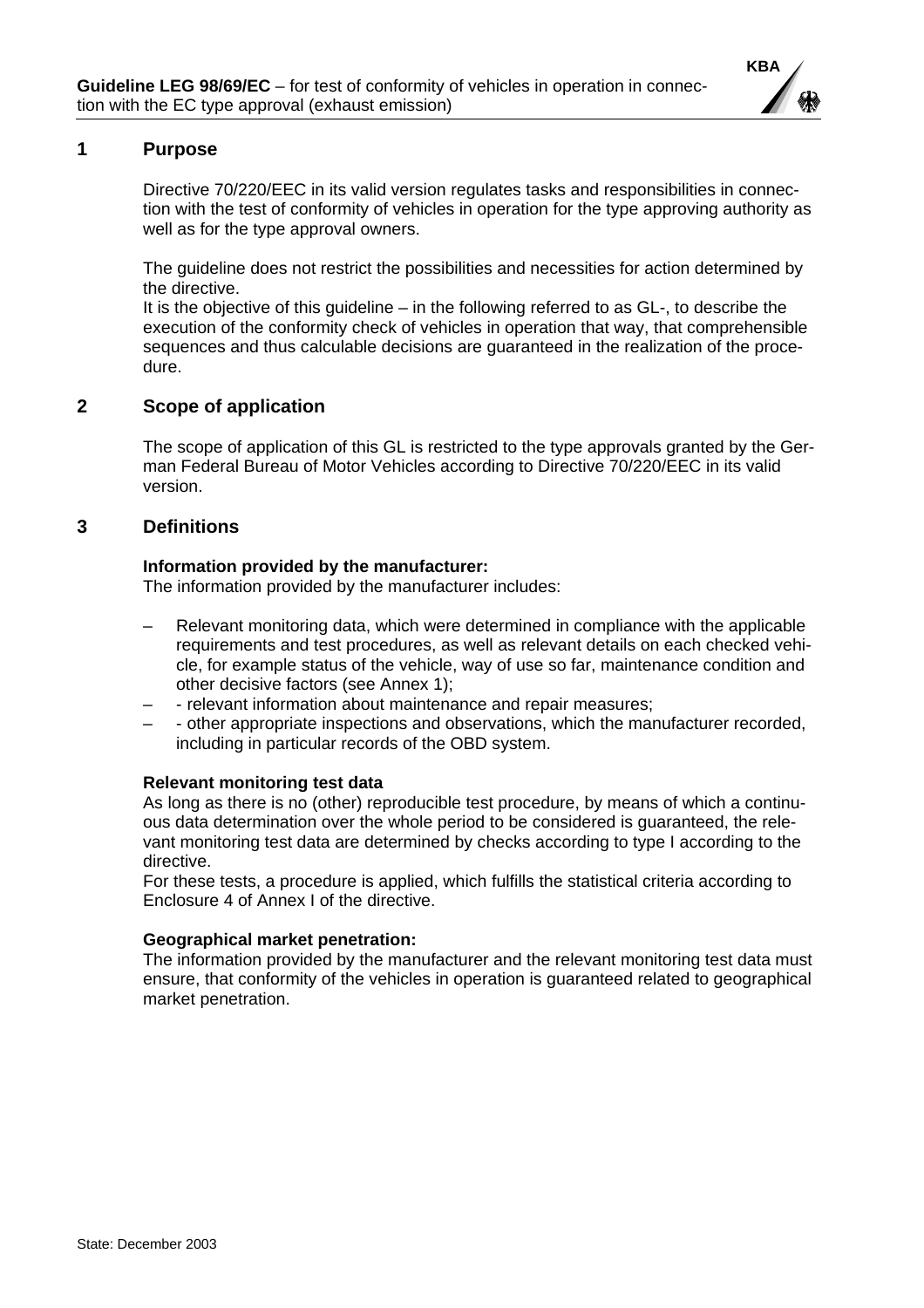

It shows, that fuel qualities - and here in particular the sulfur content is of interest – greatly vary in the EC. EC states therefore can be listed in two regions:

- Region I: Fuel according to 98/70/EC, Annex. III and IV, respectively
- Region II: Fuel according to 98/70/EC, Annex. I and II, respectively

Farther-reaching geographical influences within these regions are not recognizable. The check of vehicle emission in only one location of the respective region covers the whole spectrum of the deviations to be expected within the respective region.

The manufacturer has to select the vehicles in  $\frac{1}{x}$  that region, in which he/she has the highest share in sales.

In the other European region, proof of conformity by means of test type I can be renounced. In these cases, other relevant information, checks and observations (in particular records of details of the OBD system) have to be referred to.

Vehicle family:

Vehicle families are defined by fundamental layout parameters, which is common for all vehicle types of the family. This includes the following parameters:

- Combustion system (2-stroke, 4-stroke, rotary piston);
- Number of cylinders;
- Shape of the motor (series, V, star, horizontal, etc.);
- Injection (indirect, direct);
- Type of cooling (air, water, oil);
- Gas exchange (atmosphere, excess pressure);
- Fuel (gasoline, diesel, NG, LPG, etc.), vehicles, which can be operated with two types of fuel, are allocated to the group, the fuel of which they use predominantly;
- Type of the catalyst (three-way catalyst or other);
- Particle filter (with or without);
- Exhaust gas return (with or without).
- Displacement quantity range (biggest cubic capacity  $-30\%$ )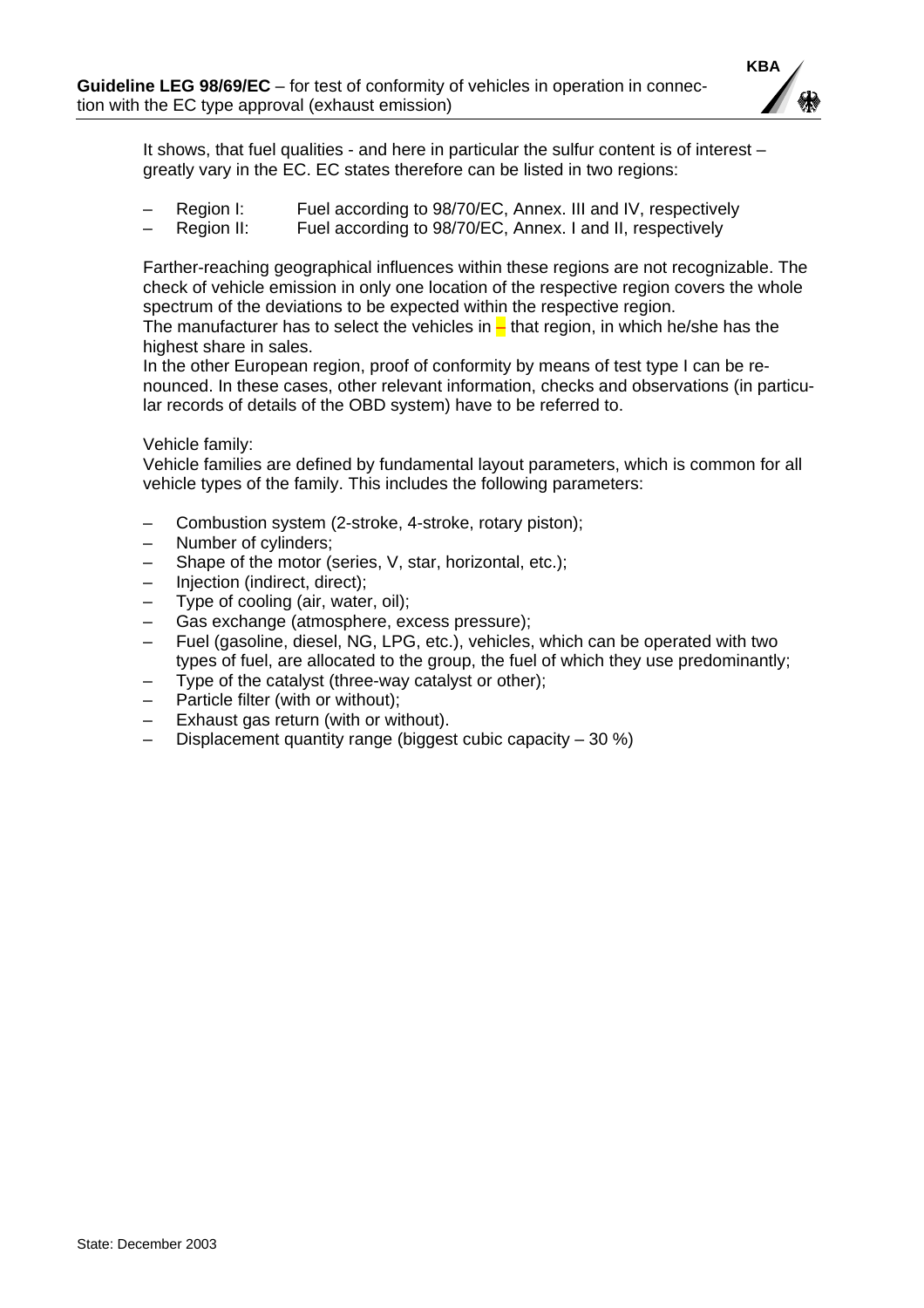

# **4 Responsibilities**

<span id="page-5-0"></span>

The determination and compilation of any information required for monitoring of vehicles in operation is incumbent on the owner of the EC type approval of the affected vehicle types (phase 1).

The test of conformity of vehicle families on operation, which received a type approval according to the directive of the German Federal Bureau of Motor Vehicles *[Kraftfahrt-Bundesamt - KBA]*, is carried out by the KBA, subdepartment 424 (phase 2 to 4).

If there are discrepancies in the assessment of the information provided, the KBA can instruct the Technical Service with the clarification, which carried out the exhaust type approval inspection.

The type approval owner is responsible for the preparation and realization of a possibly required plan for removal of defects. Before its realization, the plan for removal of defects has to be agreed with the KBA (phase 5).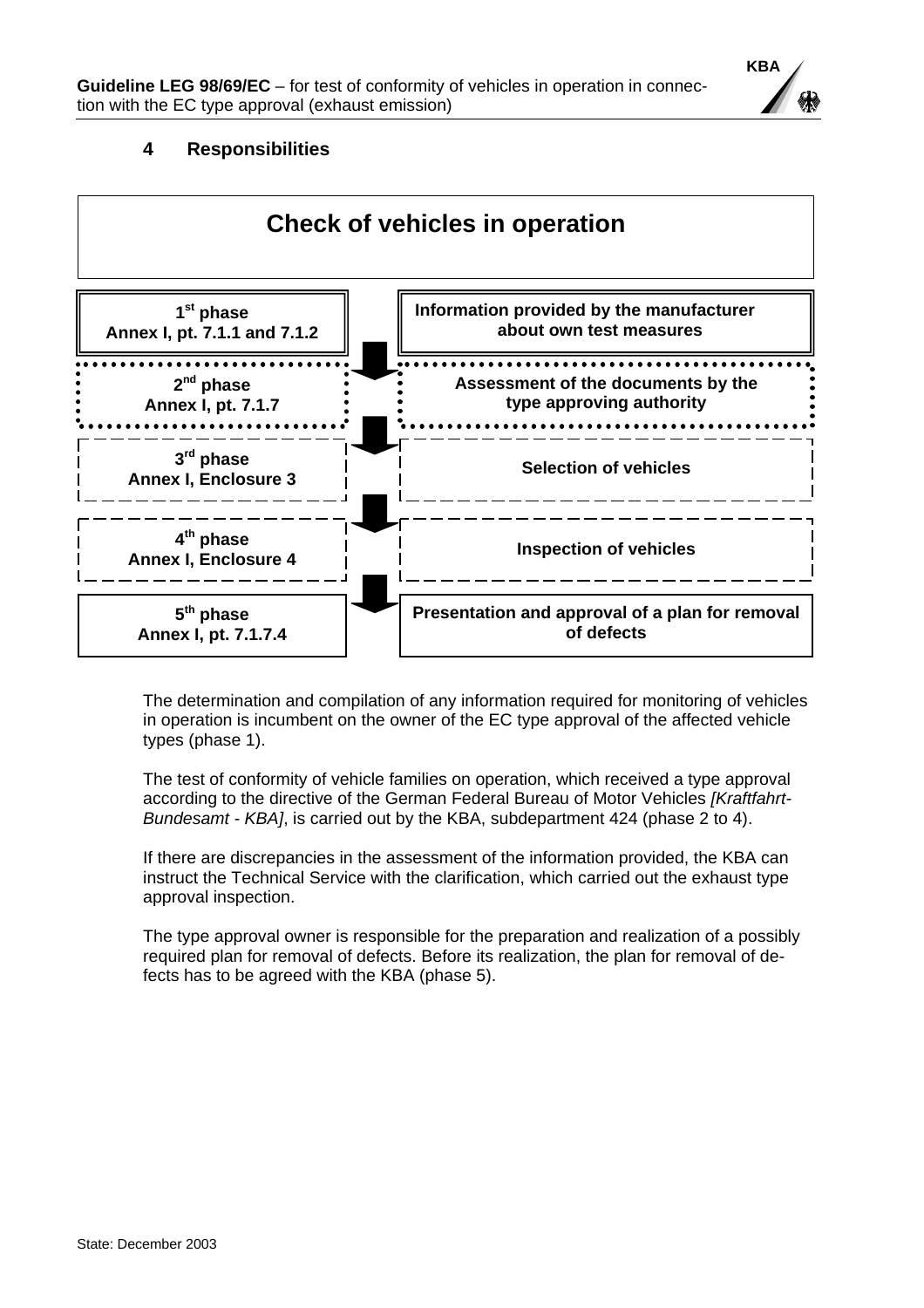

# <span id="page-6-0"></span>**5 Description of the procedure**

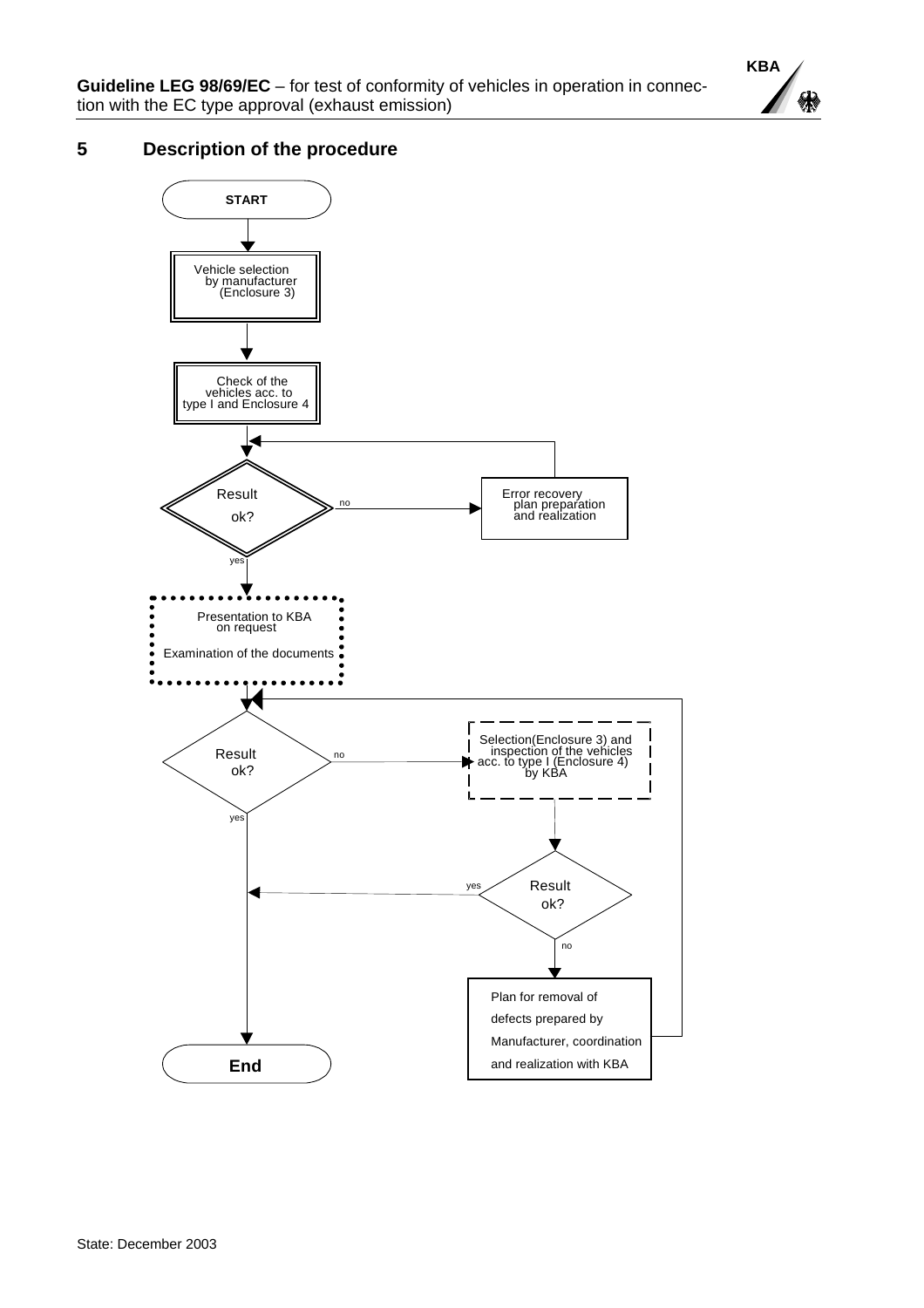

#### <span id="page-7-0"></span>**5.1 Duties of the manufacturer/type approval owner**

#### **5.1.1 Scope of information**

The information collected by the manufacturer must be that comprehensive, that efficiency after commissioning can be checked under normal operating conditions and in a manner, which satisfies the geographical market penetration of the manufacturer.

#### **5.1.2 Selection criteria**

#### **5.1.2.1 Test vehicle**

The vehicle must belong to a vehicle type,

- for which the KBA has granted a relevant type approval;
- which is a member of the checked vehicle family;
- for which the type approval according to this directive was granted, and
- for which a certificate of conformity (CoC) according to Directive 70/156/EEC is present.

It must be registered in the community and used in the checked region.

#### Exceptions:

The vehicle shows indications of an extraordinary use (e.g. racing, overloading, wrong fueling or further improper use) or further factors (e.g. unauthorized interventions), which could affect the emission reduction performance. For vehicles equipped with an OBD system, the data stored in the computer with regard to error code and driven distance are considered. A vehicle is not selected for inspection, when the information stored in the computer indicates, that the vehicle was used further after storage of an error code and no comparatively speedy repair was executed.

#### **5.1.2.2 Vehicle description**

The records about maintenance must indicate, that the vehicle was properly maintained, i.e. the regular inspections according to the manufacturer's recommendations were executed (also see Enclosure 1).

#### **5.1.2.3 Repairs**

There neither were unauthorized larger repairs at the motor nor the vehicle.

#### **5.1.2.4 Fuel**

The lead content and sulfur content of the fuel of a vehicle can be checked. The analysis values must comply with the applicable provisions of Directive 98/70/EC. There are no signs for wrong fueling.

# **5.1.3 Determination of monitoring test data**

The relevant monitoring data of the vehicle family according to the directive must cover a range of – depending on what occurs latest – at least 15,000 km or at least six months operating period and – depending on what occurs first – less than 80,000/100,000 km and/or less than five years operating period (inspection period).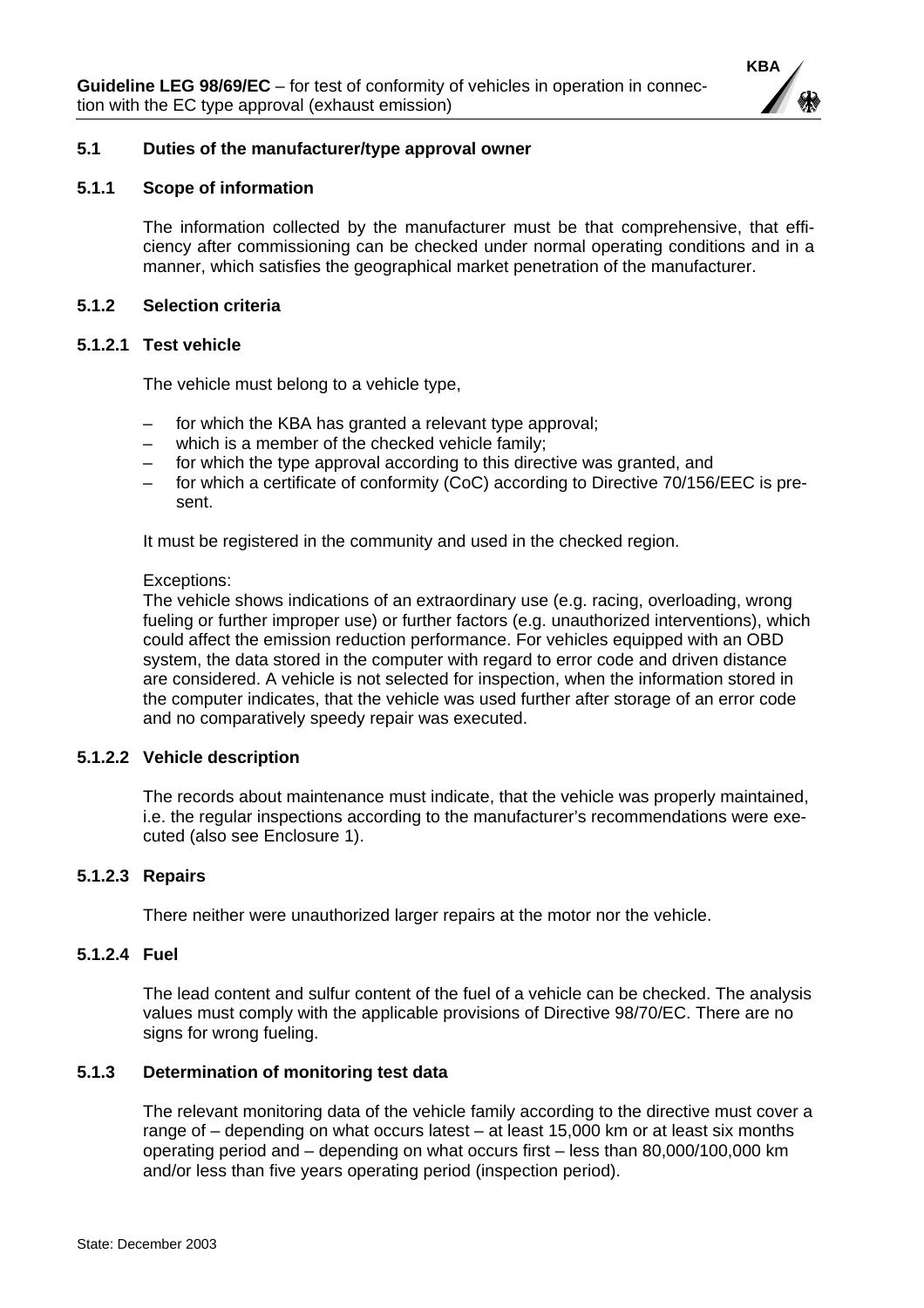

This is achieved by the following monitoring:

- 1. Monitoring on start of the vehicle operation (CoP monitoring of the series before vehicle delivery);
- 2. Monitoring at 40 100 % of the inspection period.



| Überwachungszeitraum               | Monitoring period                        |
|------------------------------------|------------------------------------------|
| Richtlinie 70/220/EWG              | Directive 70/220/EEC                     |
| Anh.I, Anl. 3, Abs. 2.2            | Annex I, Enclosure 3, Section 2.2        |
| 6 Monate in Betrieb                | 6 months in operation                    |
| 5 Jahre in Betrieb                 | 5 years in operation                     |
| Leitfaden 98/69/EG, Abs.           | Guideline 98/69/EC, Sect.                |
| CoP-Überwachung vor Betriebsbeginn | CoP monitoring before start of operation |
| $\sim$ der Richtlinienforderung    | $\sim$ of the directive's requirement    |
| Jahre                              | vears                                    |

The monitoring test data are determined by means of tests according to type I of the directive in a random sample at first, starting with at least three vehicles of a vehicle family. The number of random samples is staged as follows considering the annual registration figures (type variety, environmental relevance) of a vehicle family:

|                     | Registrations/year of the vehicle family | Number of random samples |
|---------------------|------------------------------------------|--------------------------|
|                     | up to 100.000                            |                          |
| 100.001 - 200.000   |                                          |                          |
| more than $200.000$ |                                          |                          |

If the **production figures** per year and vehicle family are lower than 7,500, the manufacturer can renounce the proof of conformity of vehicles in operation via test type I. Within the meaning of this directive it is fundamentally applicable, that the manufacturer is not obliged to a test of conformity of a vehicle, as far a he/she fulfills the set requirements according to section 7.1.2.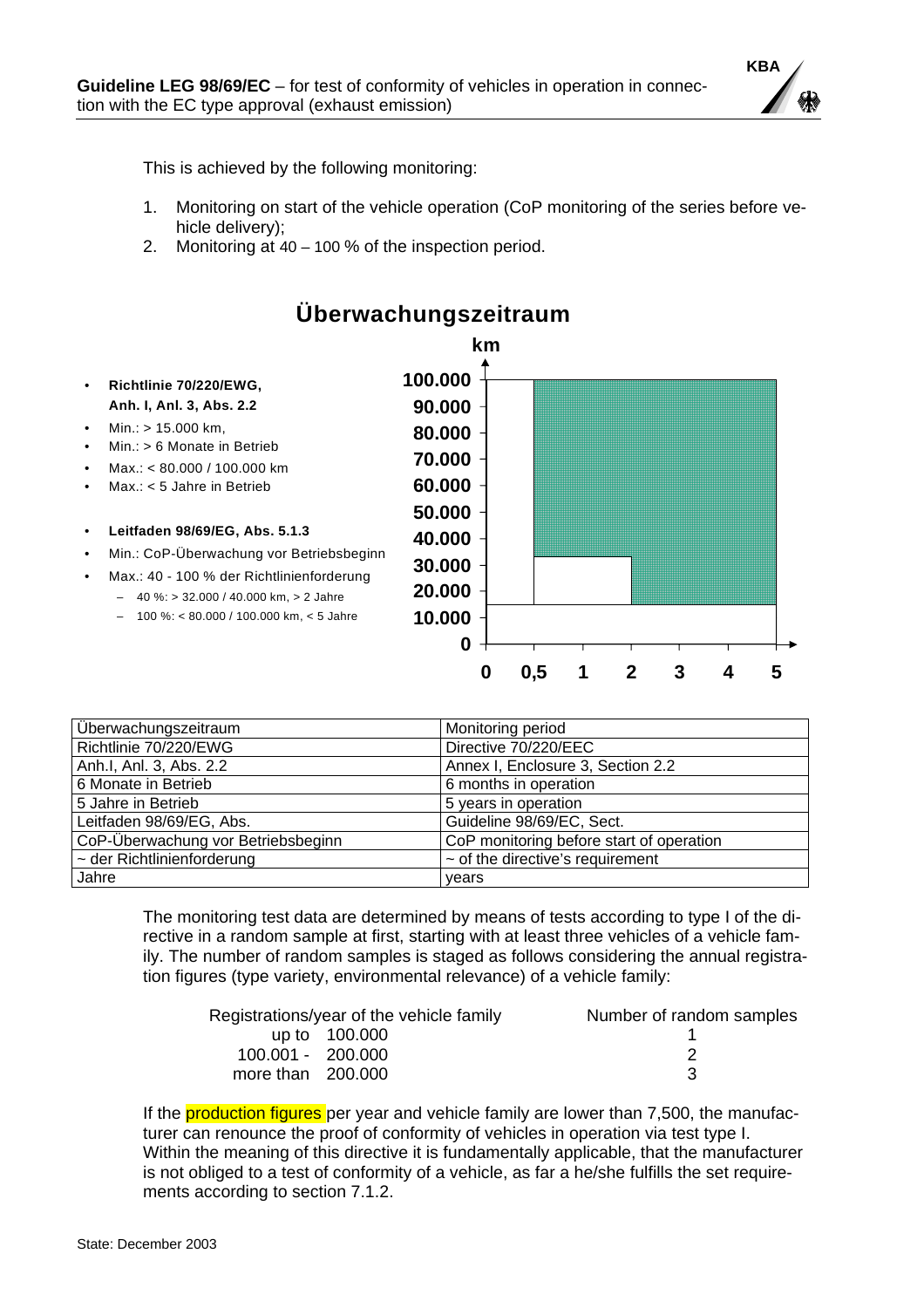

<span id="page-9-0"></span>If in the determined data deviations from the limit values predetermined by the directive should occur, then the statistical procedure according to Enclosure 4 to Annex I of the directive is to be applied for the inspections.

The inspections have to be executed in parallel to manufacturing of the types of a vehicle family, periodically with an interval of max. 18 months, as far as the changes executed with the respective vehicle type have effects on exhaust emissions.

#### **5.1.4 Error recovery plan**

#### **5.1.4.1 Reason**

As far as the manufacturer in his/her monitoring recognizes, that either more than one vehicle from one vehicle family with a restricted exhaust component for the same reason exceeds the limit value stated under 3.2.1 or 3.2.2 of Enclosure 4 of Annex I

or the inspection according to Enclosure 4 is to be classified as "not ok", then he/she has to prepare an error recovery plan.

# **5.1.4.2 Deadline**

The error recovery plan is to be prepared 60 working days after determination at the latest, unless further inspections for exact fixing of the deviation require an extension.

#### **5.1.4.3 Application**

The measures have to refer to all vehicles, which probably have the same error cause. It has to be checked, whether the type approval information packages have to be changed.

#### **5.1.4.4 Notifications**

Copies of all notifications of the manufacturer in connection with the error recovery plan are compiled and prepared for inspection.

#### **5.1.4.5 Scope of the error recovery plan**

The manufacturer gives the plan a clearly identifiing number or designation.

A description of each vehicle type included into the error recovery plan.

A description of the specific changes, novelties, repairs, corrections, adjustments or further modifications, which have to be carried out to achieve conformity of the vehicle, including a short summary of the data and technical inspections, on which the decision of the manufacturer with regard to the measures to be taken for correction of the noncompliance is based.

A description of the method according to which the vehicle owners are informed.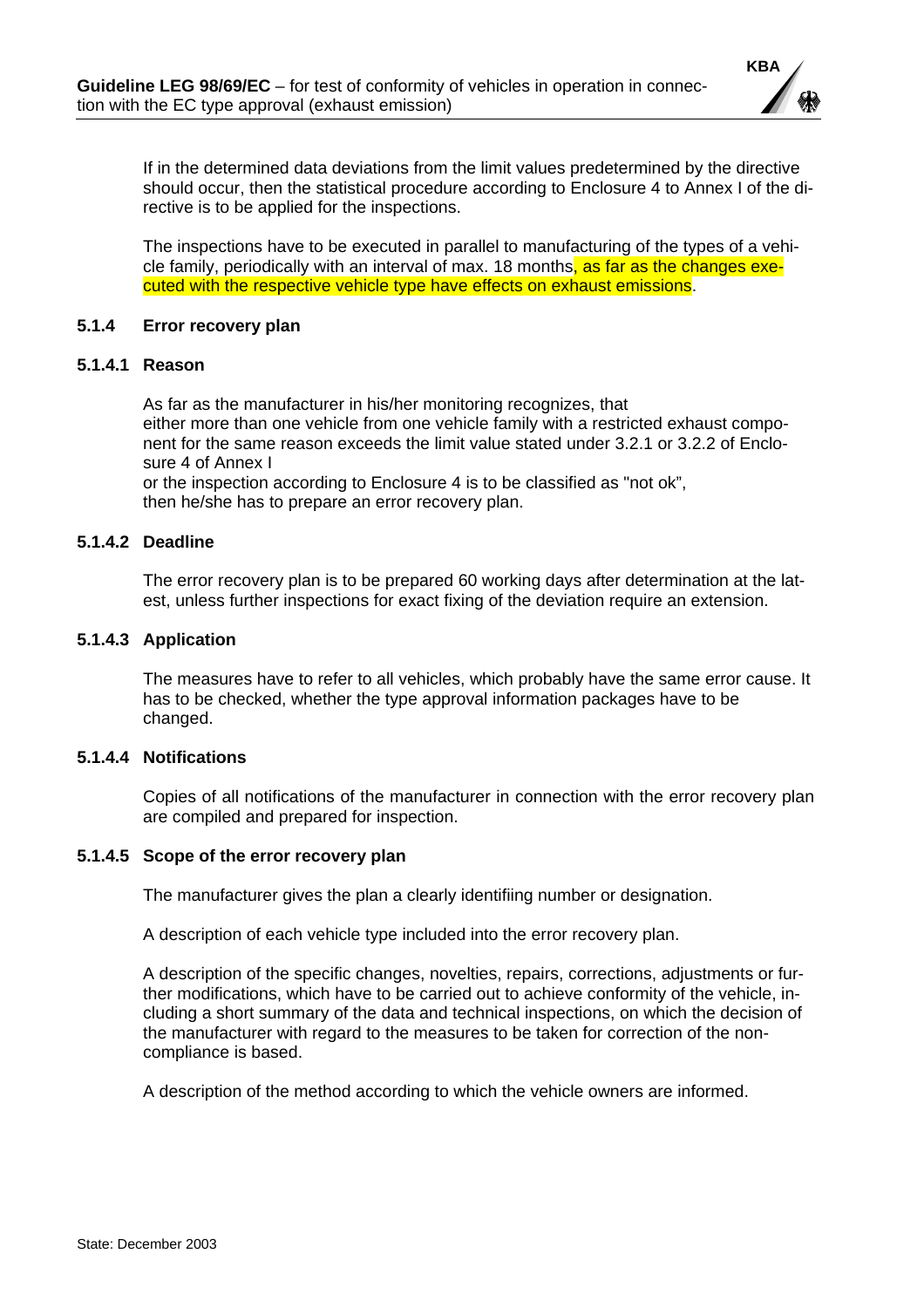

<span id="page-10-0"></span>If necessary a description of the proper maintenance or use, which is declared a precondition, so that repairs are executed within the scope of the error recovery plan, as well as an explanation of the reasons, which cause these preconditions. Conditions of maintenance and use must only be determined, when they are demonstrably associated with non-compliance and error recovery.

A description of the procedure, according to which the vehicle owners have to proceed, that the non-compliance is corrected. This includes the date, after which the error recovery can be executed, the estimated time the shop requires for repair and the statement of the respective repair shop.

A copy of the information transferred to the vehicle owner.

A short description of the systems, according to which it is proceeded, to ensure an appropriate supply with components or systems for execution of the error recovery action. It has to be stated, when the supply with components or systems will be sufficient to start the measures.

A copy of all instructions, which are to be transferred to the repair personnel.

A description of the effects of the proposed removal measures to emissions, fuel consumption, driving behaviour and safety of each vehicle type falling in the error recovery plan, including data, technical inspections, etc., on which these conclusions are based.

If a callback is included in the error recovery plan, a description of the method for recording the repair has to be presented to the type approval authority. If a label is used, a sample of it has to be presented.

# **5.2 Duties of the type approving authority**

#### **5.2.1 Control of the monitoring measures**

The KBA executes the test of conformity of vehicles in operation on the basis of the

- relevant monitoring data, which were determined in accordance with the applicable requirements and test procedures, as well as complete details for each checked vehicle, for example status of the vehicle, type of use so far, maintenance condition and other decisive factors;
- relevant information about maintenance and repair measures;
- other appropriate tests and observations,

provided by the manufacturer, which he/she recorded, in particular including records of the OBD system.

The first test of a vehicle family can be initiated by KBA as random sample six months after the first time placement into circulation of vehicle types of the vehicle family. Within three months after inquiry of KBA, the manufacturer must provide all necessary documents for the test of conformity of vehicles in operation. There is no obligation to report for the manufacturer, as long as the KBA has not made an inquiry.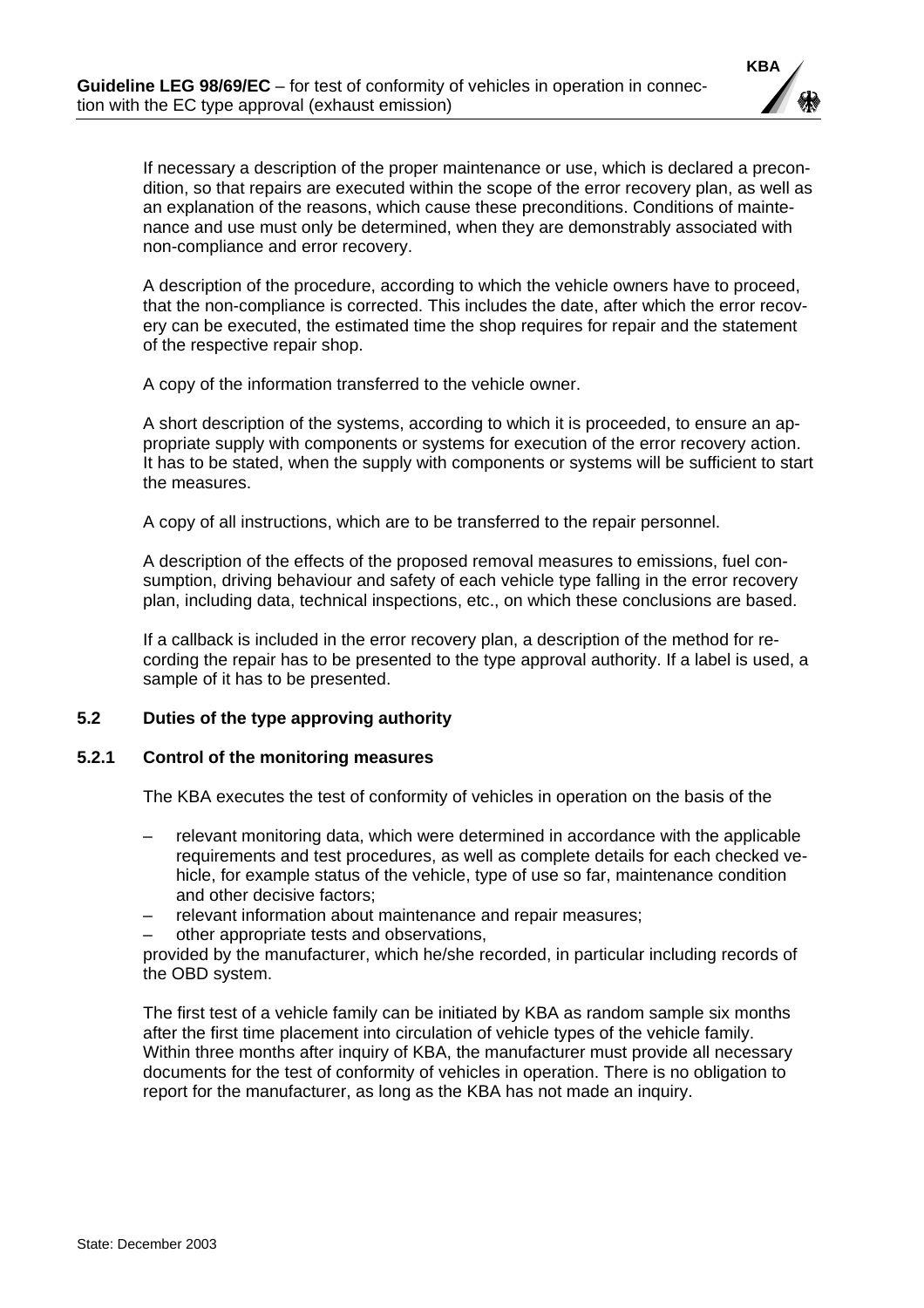

# <span id="page-11-0"></span>**5.2.2 Assessment of the information**

The information collected by the manufacturer must be that comprehensive, that the efficiency of the limitation of the exhaust emissions of the vehicles after commissioning can be checked under normal operating conditions and in a way, which satisfies the geographical market penetration.

If according to the directive the KBA determines on the basis of the tests,

- that conformity after commissioning is satisfactory, no further measures are taken; or
- that the information clearly states, that on account of negative test results determined by the manufacturer an error recovery plan was prepared already and that the recovery of the errors was started already, except for monitoring of error recovery, no further measures are taken or
- that the information or conformity of vehicles in operation is insufficient, the inspection of vehicles according to Enclosure 3 with fulfillment of the statistical criteria of Enclosure 4 of Annex I is initiated.

#### **5.2.3 Measures**

If in the tests by the KBA it is determined, that

- either more than one vehicle from a vehicle family with a restricted exhaust component for the same reason exceeds the limit value stated under 3.2.1 or 3.2.2 of Enclosure 4 of Annex I
- or the check according to Enclosure 4 is to be classified as "not ok",

then the manufacturer has to prepare a plan for removal of defects according to the requirements of the error removal plan according to 5.1.4.

#### **5.2.3.1 Effectiveness**

Appropriately conceived and necessary inspections of components and vehicles, in which the proposed modification, repair or novelty was executed, are carried out to proof the effectiveness of the replacement, repair or modification.

# **5.2.3.2 Documents**

Of each vehicle called back and repaired and the shop executing the repair, an account is to be kept.

# **5.2.3.3 Certification**

Repairs and/or changes or the addition of new devices are noted in a certification, which has to be handed over to the vehicle owner.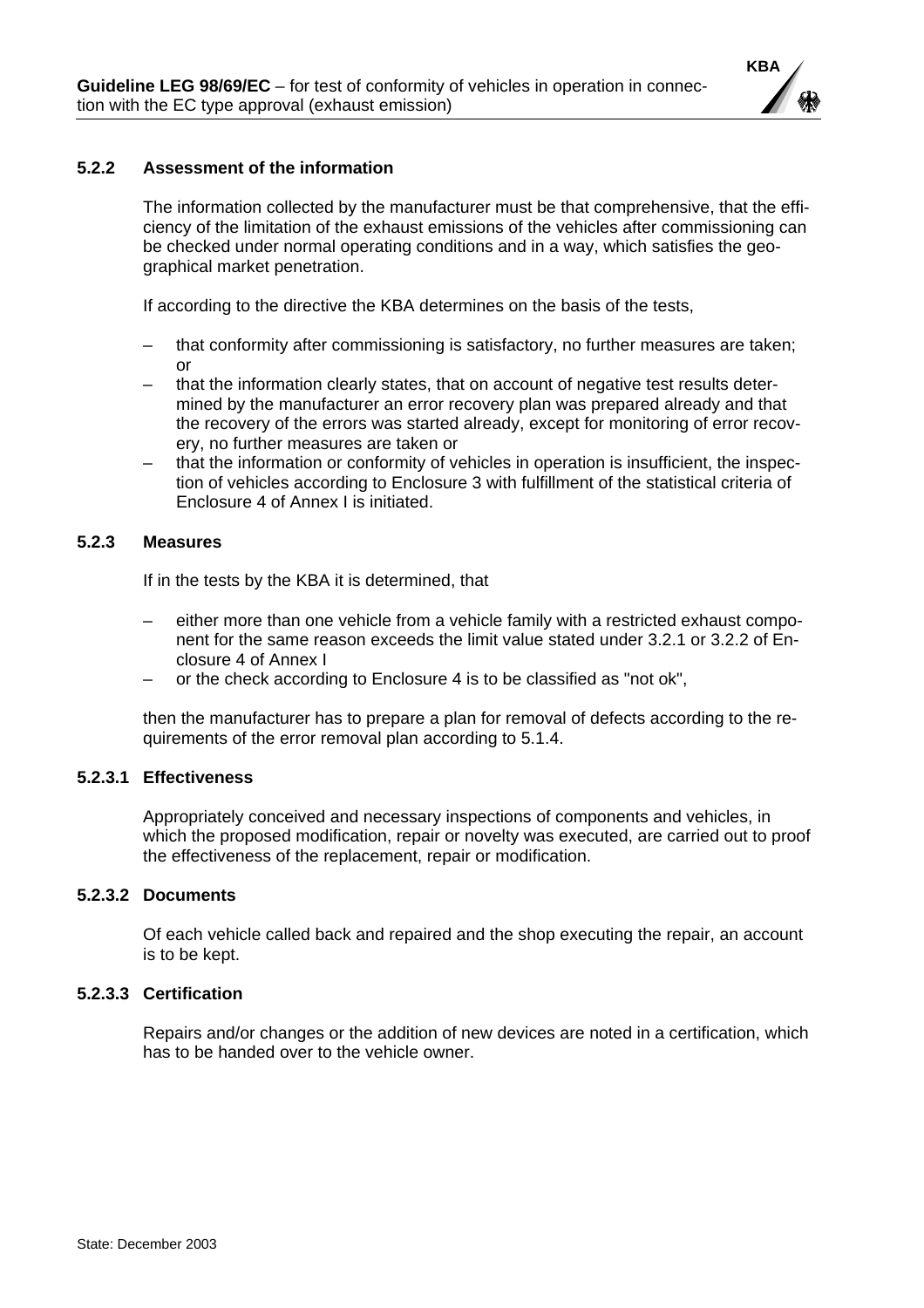

# <span id="page-12-0"></span>**6 Additional valid documents**

- EC Directives in their respectively valid version: 70/156/EEC, 70/220/EEC
- DIN EN ISO 9000 cont.

# **7 Documentation**

This GL is subject to documentation requirement. The original remains in the Federal Bureau of Motor Vehicles, Department 424, and is archived for 5 years after replacement by a later revision.

# **8 Updating**

Changes in this GL are amicably executed between the participants (type approval owner and type approving authority) under the direction of the KBA.

This GL is respectively updated by replacement sheets or a new version.

Valid version: 08.12.2003

# **9 Distribution list**

Reg 4, 41, 42, 424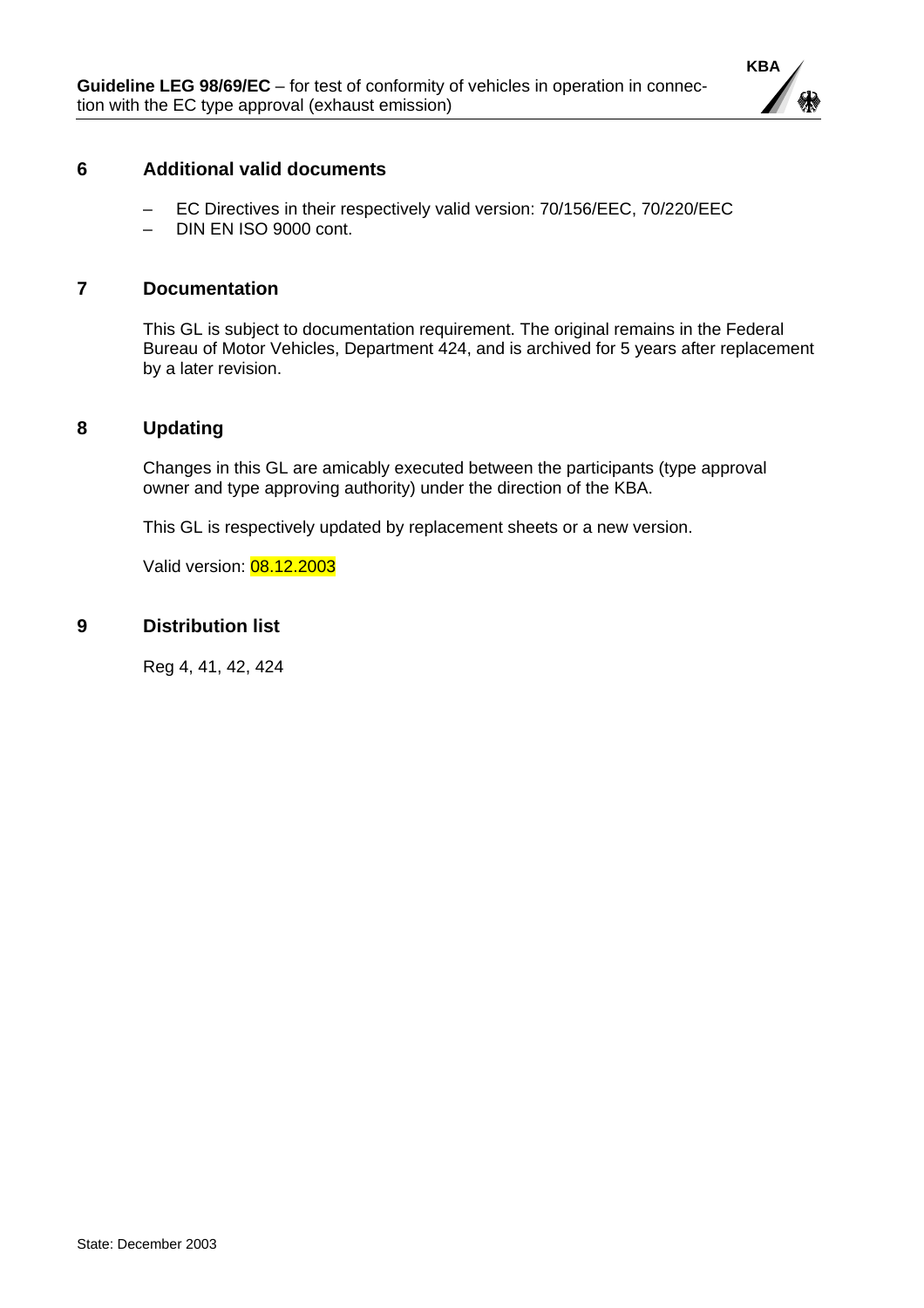

**Annex** 1 Page 1 of 2

# <span id="page-13-0"></span>**The check Agreement of vehicles situated in business (Exhaust pollutant) in accordance with the guideline 70/220/EEC I . F. 98/69/EC**

Relevant details on every checked vehicle

- *1 Vehicle*
- 1.1 Vehicle type:
- 1.1.1 Gearbox type (manual, machine):
- 1.1.2 power train (standard, all wheel drive):
- 1.2 VIN.:
- 1.3 Official characteristic
- 1.4 Day of the first registration:
- 1.5 Mileage (min. 15.000 to max. 80.000/100.000 km):

*2 Use* 

- 2.1 Use of the vehicle (e.g. normal operation, van, running):
- 2.2 Use of the vehicle abroad (west-, east, Southern Europe, other):
- 2.2.1 Operated abroad (frequently, seldom):
- 2.3 Towing jaw:
- 2.3.1 Towing (rare, frequent):
- 2.4 Is the vehicle equipped with not standard tires? :
- 2.5 Tire size designation: